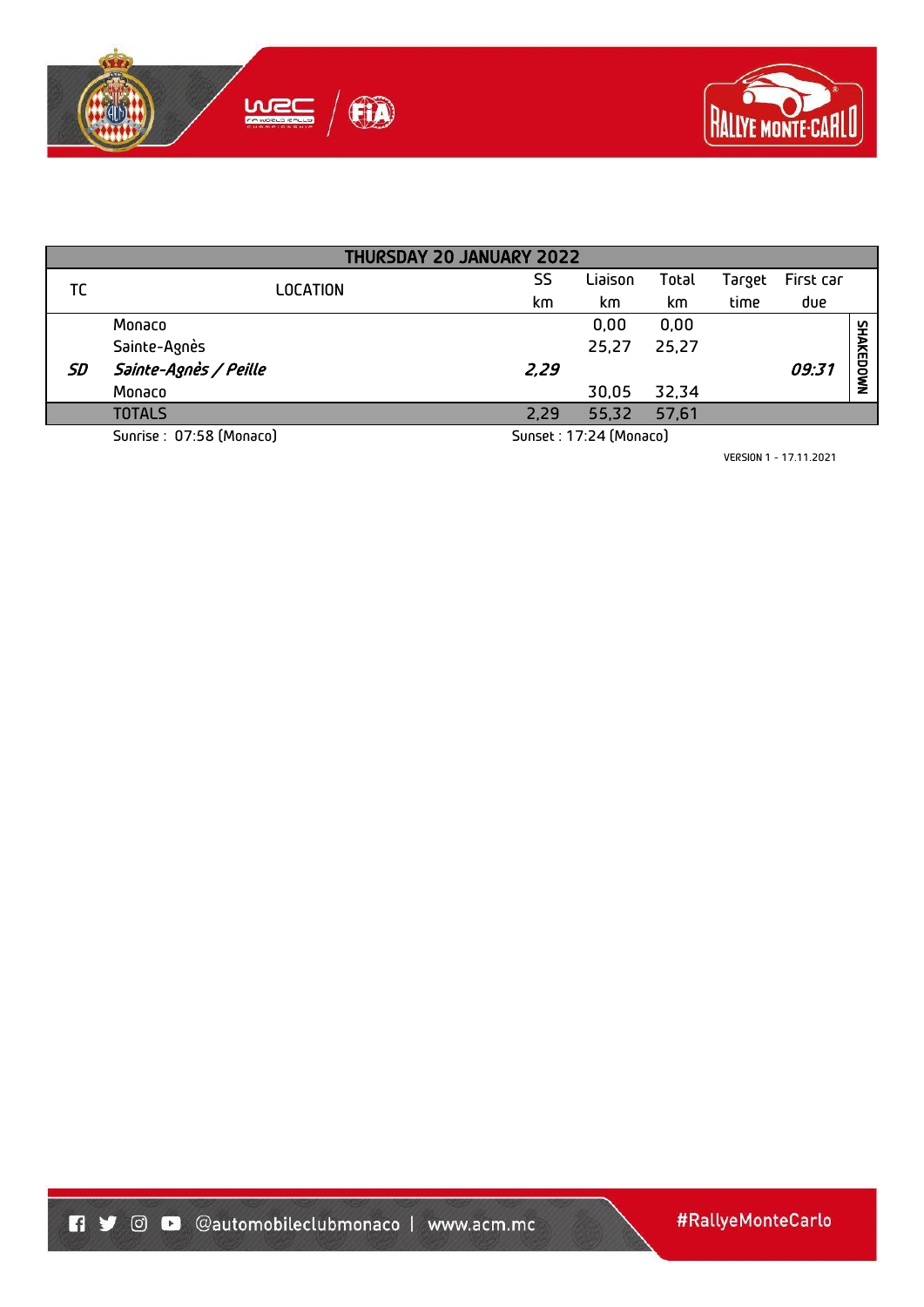



|                | <b>THURSDAY 20 JANUARY 2022</b>                                                 |              |          |          |                                          |           |                |
|----------------|---------------------------------------------------------------------------------|--------------|----------|----------|------------------------------------------|-----------|----------------|
| TC             | <b>LOCATION</b>                                                                 | SS           | Liaison  | Total    | Target                                   | First car |                |
|                |                                                                                 | km           | km       | km       | time<br>01:30<br>00:35<br>00:15<br>00:20 | due       |                |
| 0              | Monaco                                                                          |              | 0,00     | 0,00     |                                          | 18:45     |                |
|                | Refuel (FIA & ACM fuels) - L'Escarène                                           | <b>R.Z.1</b> | (32, 16) |          |                                          |           |                |
|                | <b>Distance to next refuel</b>                                                  | (38, 45)     | (54, 73) | (93, 18) |                                          |           | SECTION        |
| 1              | Luceram                                                                         |              | 39,70    | 39,70    |                                          | 20:15     |                |
| SS 1           | Luceram / Lantosque (Live TV)                                                   | 15,20        |          |          |                                          | 20:18     | د              |
| 1A             | Roquebillière - Regroup IN                                                      |              | 13,24    | 28,44    |                                          | 20:53     |                |
| 1B             | Roquebillière - Regroup OUT                                                     |              | 0,10     | 0,10     |                                          | 21:08     |                |
| $\overline{2}$ | La Bollène-Vésubie                                                              |              | 6,10     | 6,10     |                                          | 21:28     |                |
| SS 2           | La Bollène-Vésubie / Moulinet                                                   | 23,25        |          |          |                                          | 21:31     |                |
|                | <b>Refuel (FIA &amp; ACM fuels) - Menton</b>                                    | <b>R.Z.2</b> | (27, 75) |          |                                          |           |                |
|                | <b>Distance to next refuel</b>                                                  | (0,00)       | (90, 77) | (90, 77) |                                          |           |                |
| 2A             | Monaco - Technical Zone IN                                                      |              | 47,83    | 71,08    | 01:50                                    | 23:21     | <b>SECTION</b> |
| 2B             | Monaco - Technical Zone OUT - Flexi-Service IN                                  |              | 0,10     | 0,10     | 00:10                                    | 23:31     | N              |
|                | <b>Flexi-Service A (Monaco)</b>                                                 | 38,45        | 107,07   | 116,98   | 00:50                                    |           |                |
| 2C             | Monaco - Flexi-Service OUT - Parc Fermé IN                                      |              | 2,00     | 2,00     |                                          | 00:21     |                |
|                | Early check-in allowed                                                          |              |          |          |                                          |           |                |
|                | All cars (except restarting crews) must be returned to Parc Fermé no later than |              |          |          |                                          | 02:51     |                |
|                | DAY 1 : TOTALS                                                                  | 38,45        | 109,07   | 147,52   |                                          |           |                |
|                | Sunset: 17:24 (Monaco)<br>Sunrise : 07:58 (Monaco)                              |              |          |          |                                          |           |                |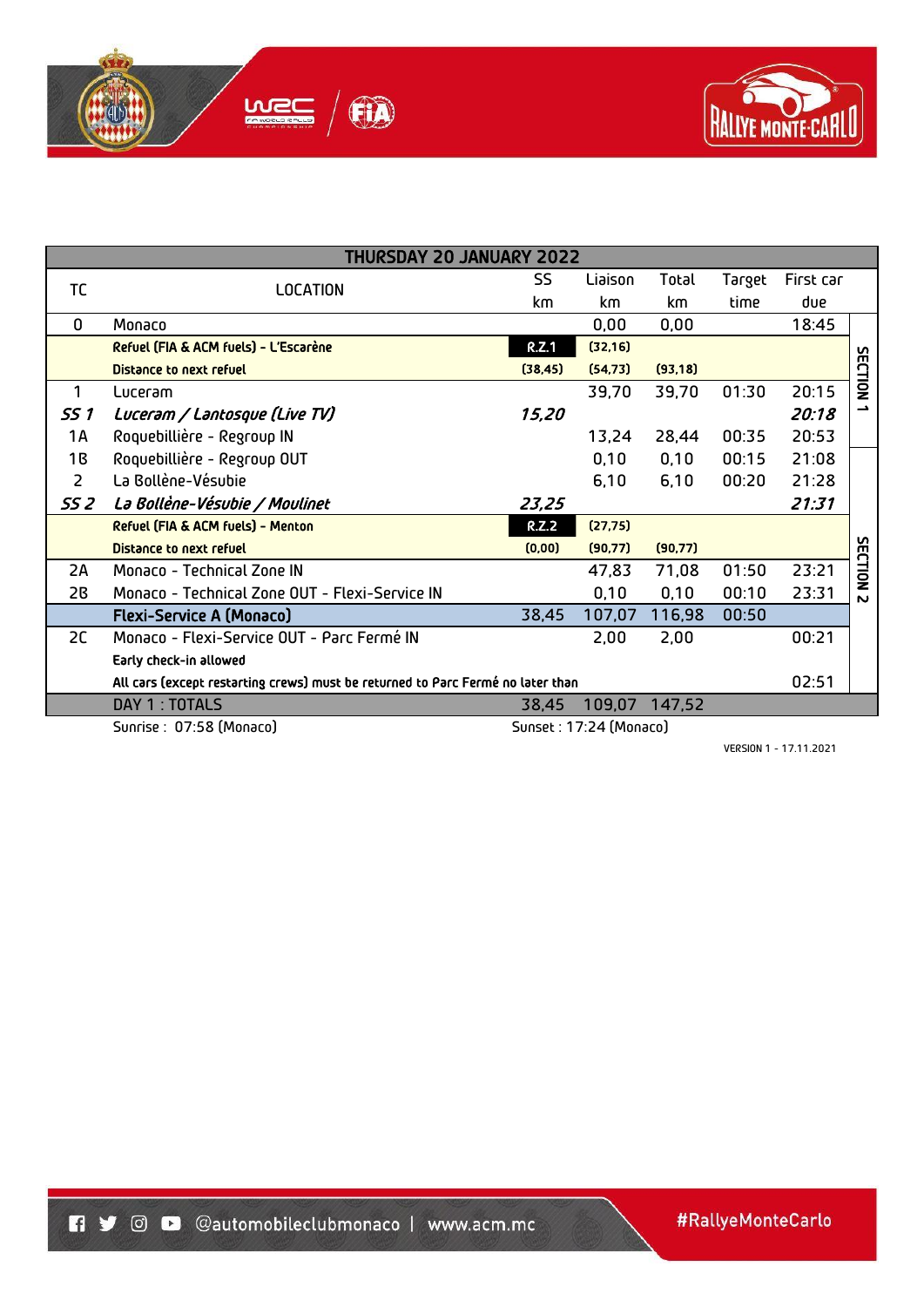



| FRIDAY 21 JANUARY 2022 |                                                                                 |              |                        |               |        |           |                         |
|------------------------|---------------------------------------------------------------------------------|--------------|------------------------|---------------|--------|-----------|-------------------------|
| TC                     | <b>LOCATION</b>                                                                 | <b>SS</b>    | Liaison                | Total         | Target | First car |                         |
|                        |                                                                                 | km           | km                     | km            | time   | due       |                         |
| 2D                     | Monaco - Parc Fermé OUT - Service IN                                            |              | 0,00                   | 0,00          |        | 07:01     |                         |
|                        | <b>Service B (Monaco)</b>                                                       |              |                        |               | 00:20  |           |                         |
| 2E                     | Monaco - Service OUT                                                            |              | 2,00                   | 2,00          |        | 07:21     |                         |
|                        | Refuel (FIA & ACM fuels) - Pont de Clans                                        | R.Z.3        | (66, 59)               |               |        |           |                         |
|                        | <b>Distance to next refuel</b>                                                  | (31, 82)     | (75, 29)               | (107, 11)     |        |           |                         |
| 3                      | Roure                                                                           |              | 84,41                  | 84,41         | 01:50  | 09:11     |                         |
| <b>SS 3</b>            | Roure / Beuil 1                                                                 | 18,33        |                        |               |        | 09:14     |                         |
| $\overline{4}$         | Guillaumes                                                                      |              | 20,74                  | 39,07         | 01:00  | 10:14     | SECTION                 |
| SS 4                   | Guillaumes / Péone / Valberg 1                                                  | 13,49        |                        |               |        | 10:17     | $\overline{\mathbf{u}}$ |
|                        | Refuel (FIA & ACM fuels) - Puget-Théniers                                       | <b>R.Z.4</b> | (36, 73)               |               |        |           |                         |
|                        | <b>Distance to next refuel</b>                                                  | (17, 11)     | (54, 43)               | (71, 54)      |        |           |                         |
| 5                      | Val-de-Chalvagne                                                                |              | 45,36                  | 58,85         | 01:15  | 11:32     |                         |
| <b>SS 5</b>            | Val-de-Chalvagne / Entrevaux 1                                                  | 17,11        |                        |               |        | 11:35     |                         |
| 5A                     | Puget-Théniers - Technical Zone and Regroup IN                                  |              | 7,90                   | 25,01         | 00:35  | 12:10     |                         |
| 5 <sub>B</sub>         | Puget-Théniers - Technical Zone and Regroup OUT                                 |              | 0,10                   | 0,10          | 00:30  | 12:40     |                         |
| 5C                     | Puget-Théniers - Tyre Fitting Zone IN                                           |              | 0,08                   | 0,08          | 00:03  | 12:43     |                         |
|                        | Tyre Fitting Zone (Puget-Théniers)                                              | 48,93        | 160,59                 | 209,52        | 00:15  |           |                         |
| 5D                     | Puget-Théniers - Tyre Fitting Zone OUT                                          |              | 0,10                   | 0,10          |        | 12:58     |                         |
|                        | Refuel (FIA & ACM fuels) - Pont de Clans                                        | R.Z.5        | (37, 62)               |               |        |           |                         |
|                        | <b>Distance to next refuel</b>                                                  | (31, 82)     | (75, 29)               | (107, 11)     |        |           |                         |
| 6                      | Roure                                                                           |              | 55,44                  | 55,44         | 01:15  | 14:13     |                         |
| <b>SS 6</b>            | Roure / Beuil 2                                                                 | 18,33        |                        |               |        | 14:16     |                         |
| $\overline{7}$         | Guillaumes                                                                      |              | 20,74                  | 39,07         | 01:00  | 15:16     |                         |
| SS <sub>7</sub>        | Guillaumes / Péone / Valberg 2                                                  | 13,49        |                        |               |        | 15:19     |                         |
|                        | Refuel (FIA & ACM fuels) - Puget-Théniers                                       | <b>R.Z.6</b> | (36, 73)               |               |        |           | <b>SECTION</b>          |
|                        | <b>Distance to next refuel</b>                                                  | (17, 11)     | (16, 24)               | (33, 35)      |        |           |                         |
| 8                      | Val-de-Chalvagne                                                                |              | 45,36                  | 58,85         | 01:15  | 16:34     | 4                       |
| SS 8                   | Val-de-Chalvagne / Entrevaux 2                                                  | 17,11        |                        |               |        | 16:37     |                         |
|                        | Refuel (FIA & ACM fuels) - Puget-Théniers                                       | <b>R.Z.7</b> | (7,61)                 |               |        |           |                         |
|                        | <b>Distance to next refuel</b>                                                  | (0,00)       | (170, 47)              | (170, 47)     |        |           |                         |
| <b>8A</b>              | Monaco - Technical Zone IN                                                      |              | 90,50                  | 107,61        | 02:05  | 18:42     |                         |
| 88                     | Monaco - Technical Zone OUT - Flexi-Service IN                                  |              | 0,10                   | 0,10          | 00:10  | 18:52     |                         |
|                        | <b>Flexi-Service C (Monaco)</b>                                                 | 48,93        | 212,24                 | 261,17        | 00:50  |           |                         |
| 8C                     | Monaco - Flexi-Service OUT - Parc Fermé IN                                      |              | 2,00                   | 2,00          |        | 19:42     |                         |
|                        | Early check-in allowed                                                          |              |                        |               |        |           |                         |
|                        | All cars (except restarting crews) must be returned to Parc Fermé no later than |              |                        |               |        | 22:12     |                         |
|                        | DAY 2 : TOTALS                                                                  | 97,86        |                        | 374,83 472,69 |        |           |                         |
|                        | Sunrise : 07:57 (Monaco)                                                        |              | Sunset: 17:26 (Monaco) |               |        |           |                         |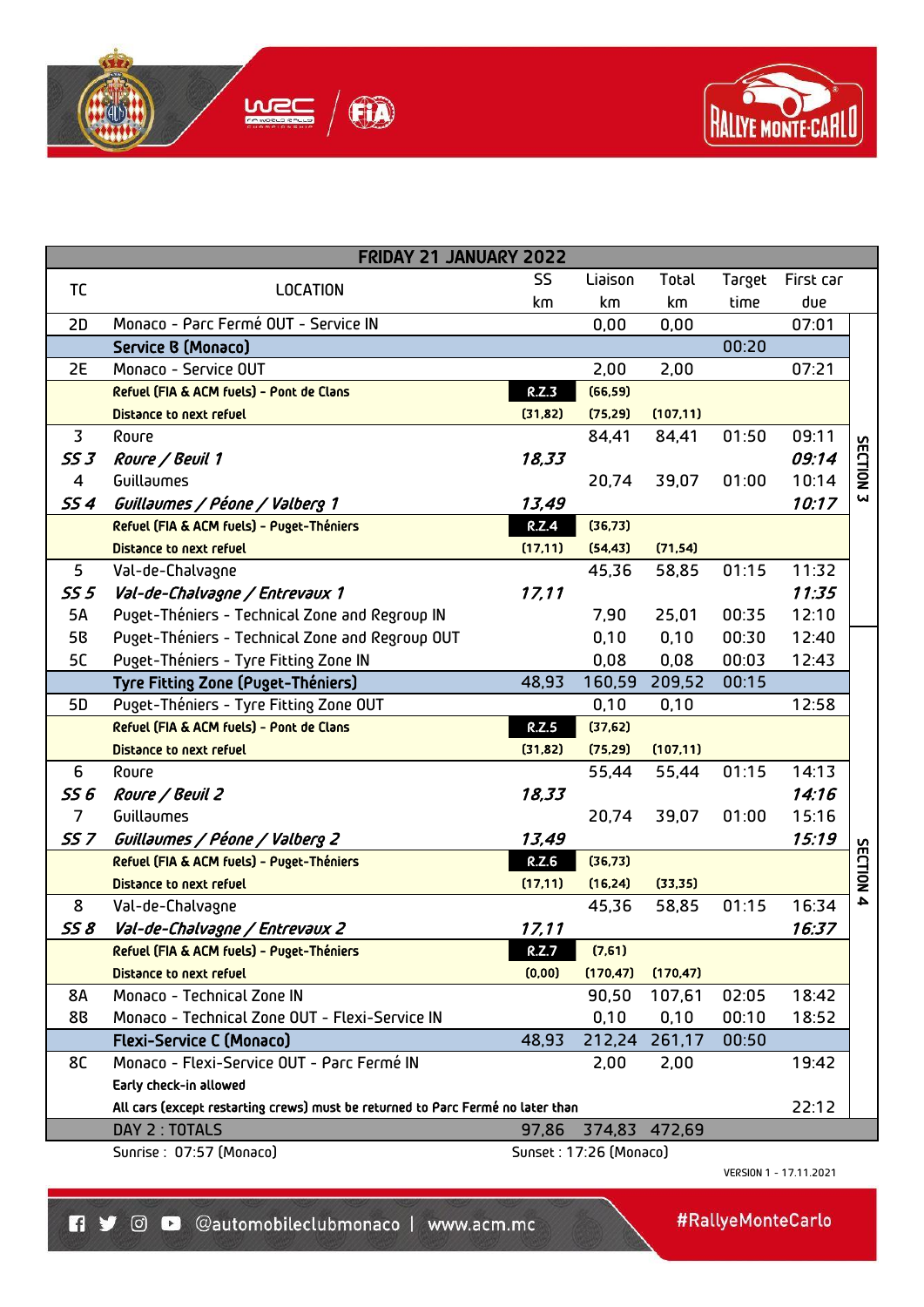



| <b>SATURDAY 22 JANUARY 2022</b> |                                                                                 |                        |           |               |        |           |                  |  |
|---------------------------------|---------------------------------------------------------------------------------|------------------------|-----------|---------------|--------|-----------|------------------|--|
| TC                              | <b>LOCATION</b>                                                                 | SS.                    | Liaison   | Total         | Target | First car |                  |  |
|                                 |                                                                                 | km                     | km        | km            | time   | due       |                  |  |
| 8D                              | Monaco - Parc Fermé OUT - Service IN                                            |                        | 0,00      | 0,00          |        | 05:49     |                  |  |
|                                 | Service D (Monaco)                                                              |                        |           |               | 00:20  |           |                  |  |
| 8E                              | Monaco - Service OUT                                                            |                        | 2,00      | 2,00          |        | 06:09     |                  |  |
|                                 | Refuel (FIA & ACM fuels) - Puget-Théniers                                       | R.Z.8                  | (83, 48)  |               |        |           |                  |  |
|                                 | <b>Distance to next refuel</b>                                                  | (16, 80)               | (78, 61)  | (95, 41)      |        |           |                  |  |
| 9                               | Le Fugeret                                                                      |                        | 109,55    | 109,55        | 02:05  | 08:14     |                  |  |
| <b>SS 9</b>                     | Le Fugeret / Thorame-Haute                                                      | 16,80                  |           |               |        | 08:17     |                  |  |
|                                 | Refuel (FIA & ACM fuels) - Mézel                                                | <b>R.Z.9</b>           | (52, 54)  |               |        |           | <b>SECTION 5</b> |  |
|                                 | <b>Distance to next refuel</b>                                                  | (37, 83)               | (94, 44)  | (132, 27)     |        |           |                  |  |
| 10                              | Saint-Jeannet                                                                   |                        | 67,60     | 84,40         | 01:45  | 10:02     |                  |  |
| <b>SS 10</b>                    | Saint-Jeannet / Malijai 1 (Live TV)                                             | 17,04                  |           |               |        | 10:08     |                  |  |
| 11                              | Saint-Geniez                                                                    |                        | 36,91     | 53,95         | 01:05  | 11:13     |                  |  |
| <b>SS 11</b>                    | Saint-Geniez / Thoard 1                                                         | 20,79                  |           |               |        | 11:16     |                  |  |
| 11A                             | Digne-les-Bains - Technical Zone and Regroup IN                                 |                        | 26,42     | 47,21         | 01:00  | 12:16     |                  |  |
| 11B                             | Digne-les-Bains - Technical Zone and Regroup OUT                                |                        | 0,15      | 0,15          | 00:45  | 13:01     |                  |  |
| 11C                             | Digne-les-Bains - Tyre Fitting Zone IN                                          |                        | 1,16      | 1,16          | 00:04  | 13:05     |                  |  |
|                                 | Tyre Fitting Zone (Digne-les-Bains)                                             | 54,63                  |           | 243,79 298,42 | 00:15  |           |                  |  |
| 11D                             | Digne-les-Bains - Tyre Fitting Zone OUT                                         |                        | 0,10      | 0,10          |        | 13:20     |                  |  |
|                                 | Refuel (FIA & ACM fuels) - Mézel                                                | <b>R.Z.10</b>          | (14, 64)  |               |        |           |                  |  |
|                                 | <b>Distance to next refuel</b>                                                  | (37, 83)               | (79, 75)  | (117,58)      |        |           |                  |  |
| 12                              | Saint-Jeannet                                                                   |                        | 29,70     | 29,70         | 00:45  | 14:05     |                  |  |
| SS 12                           | Saint-Jeannet / Malijai 2 (Live TV)                                             | 17,04                  |           |               |        | 14:08     |                  |  |
| 13                              | Saint-Geniez                                                                    |                        | 36,91     | 53,95         | 01:05  | 15:13     |                  |  |
| <b>SS 13</b>                    | Saint-Geniez / Thoard 2                                                         | 20,79                  |           |               |        | 15:16     | <b>SECTION</b>   |  |
|                                 | Refuel (FIA & ACM fuels) - Mézel                                                | <b>R.Z.11</b>          | (27, 78)  |               |        |           |                  |  |
|                                 | <b>Distance to next refuel</b>                                                  | (0,00)                 | (77, 12)  | (77, 12)      |        |           | თ                |  |
|                                 | Refuel (FIA & ACM fuels) - Puget-Théniers                                       | <b>R.Z.12</b>          | (104, 90) |               |        |           |                  |  |
|                                 | <b>Distance to next refuel</b>                                                  | (0,00)                 | (170, 47) | (170, 47)     |        |           |                  |  |
| 13A                             | Monaco - Technical Zone IN                                                      |                        |           | 187,79 208,58 | 03:45  | 19:01     |                  |  |
| <b>13B</b>                      | Monaco - Technical Zone OUT - Flexi-Service IN                                  |                        | 0,10      | 0,10          | 00:10  | 19:11     |                  |  |
|                                 | <b>Flexi-Service E (Monaco)</b>                                                 | 37,83                  | 254,60    | 292,43        | 00:50  |           |                  |  |
| 13C                             | Monaco - Flexi-Service OUT - Parc Fermé IN                                      |                        | 2,00      | 2,00          |        | 20:01     |                  |  |
|                                 | Early check-in allowed                                                          |                        |           |               |        |           |                  |  |
|                                 | All cars (except restarting crews) must be returned to Parc Fermé no later than |                        |           |               |        | 22:31     |                  |  |
|                                 | DAY 3 : TOTALS                                                                  | 92,46                  |           | 500,39 592,85 |        |           |                  |  |
|                                 | Sunrise : 07:56 (Monaco)                                                        | Sunset: 17:27 (Monaco) |           |               |        |           |                  |  |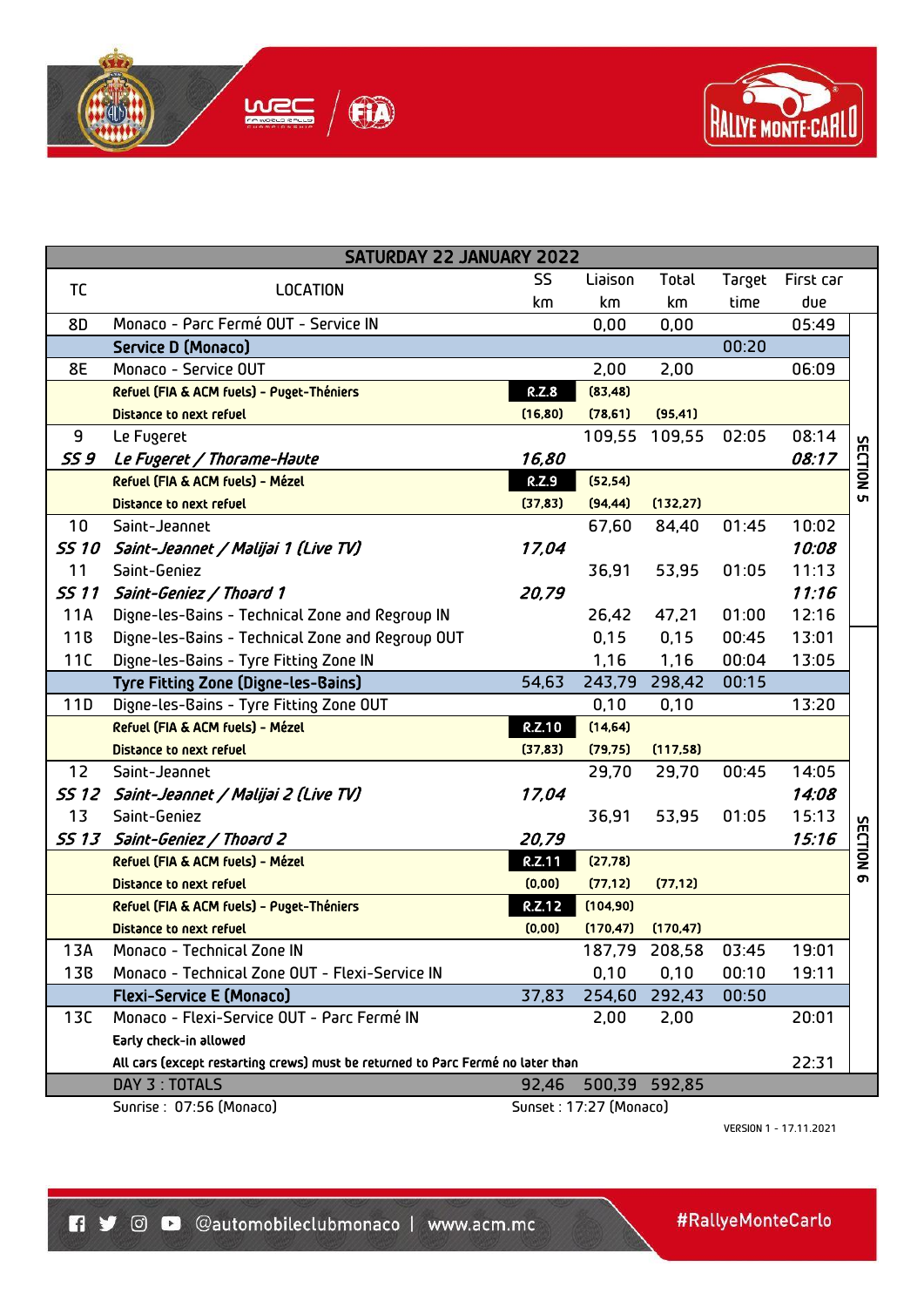



| SUNDAY 23 JANUARY 2022 |                                                    |               |           |           |                                                                                                         |           |                      |  |
|------------------------|----------------------------------------------------|---------------|-----------|-----------|---------------------------------------------------------------------------------------------------------|-----------|----------------------|--|
| <b>TC</b>              | <b>LOCATION</b>                                    | SS            | Liaison   | Total     | Target                                                                                                  | First car |                      |  |
|                        |                                                    | km            | km        | km        | time<br>00:20<br>01:45<br>00:35<br>00:40<br>00:05<br>00:42<br>00:32<br>00:45<br>00:05<br>01:55<br>00:15 | due       |                      |  |
| <b>13D</b>             | Monaco - Parc Fermé OUT - Service IN               |               | 0,00      | 0,00      |                                                                                                         | 06:37     |                      |  |
|                        | <b>Service F (Monaco)</b>                          |               |           |           |                                                                                                         |           |                      |  |
| 13E                    | Monaco - Service OUT                               |               | 2,00      | 2,00      |                                                                                                         | 06:57     |                      |  |
|                        | Refuel (FIA & ACM fuels) - Puget-Théniers          | <b>R.Z.13</b> | (83, 48)  |           |                                                                                                         |           |                      |  |
|                        | <b>Distance to next refuel</b>                     | (33, 63)      | (30, 52)  | (64, 15)  |                                                                                                         |           | SECTION <sub>7</sub> |  |
| 14                     | La Penne                                           |               | 94,35     | 94,35     |                                                                                                         | 08:42     |                      |  |
| <b>SS 14</b>           | La Penne / Collongues 1                            | 19,37         |           |           |                                                                                                         | 08:45     |                      |  |
| 14A                    | Briançonnet - Regroup IN                           |               | 9,92      | 29,29     |                                                                                                         | 09:20     |                      |  |
| <b>14B</b>             | Briançonnet - Regroup OUT                          |               | 0,10      | 0,10      |                                                                                                         | 10:00     |                      |  |
| 15                     | Briançonnet                                        |               | 2,02      | 2,02      |                                                                                                         | 10:05     |                      |  |
| <b>SS 15</b>           | Briançonnet / Entrevaux 1 (Live TV)                | 14,26         |           |           |                                                                                                         | 10:08     |                      |  |
|                        | Refuel (FIA & ACM fuels) - Puget-Théniers          | <b>R.Z.14</b> | (7,61)    |           |                                                                                                         |           | SECTION              |  |
|                        | Distance to the end of the rally                   | (33, 63)      | (115, 15) | (148, 78) |                                                                                                         |           |                      |  |
| 16                     | La Penne                                           |               | 18,48     | 32,74     |                                                                                                         | 10:50     | $\infty$             |  |
| <b>SS 16</b>           | La Penne / Collongues 2                            | 19,37         |           |           |                                                                                                         | 10:53     |                      |  |
| 16A                    | Briançonnet - Regroup IN                           |               | 9,92      | 29,29     |                                                                                                         | 11:25     |                      |  |
| <b>16B</b>             | Briançonnet - Regroup OUT                          |               | 0,10      | 0,10      |                                                                                                         | 12:10     |                      |  |
| 17                     | Briançonnet                                        |               | 2,02      | 2,02      |                                                                                                         | 12:15     |                      |  |
| <b>SS 17</b>           | Briançonnet / Entrevaux 2                          | 14,26         |           |           |                                                                                                         | 12:18     |                      |  |
|                        | (Power Stage - Live TV)                            |               |           |           |                                                                                                         |           | <b>SECTION</b>       |  |
| 17A                    | Monaco - Technical Zone IN                         |               | 90,14     | 104,40    |                                                                                                         | 14:13     | $\omega$             |  |
|                        | Early check-in allowed                             |               |           |           |                                                                                                         |           |                      |  |
| <b>17B</b>             | Monaco - Technical Zone OUT - Parc Fermé IN        |               | 2,10      | 2,10      |                                                                                                         | 14:28     |                      |  |
|                        | Early check-in allowed                             |               |           |           |                                                                                                         |           |                      |  |
|                        | DAY 4 : TOTALS                                     | 67,26         | 231,15    | 298,41    |                                                                                                         |           |                      |  |
|                        | Sunset: 17:28 (Monaco)<br>Sunrise : 07:55 (Monaco) |               |           |           |                                                                                                         |           |                      |  |